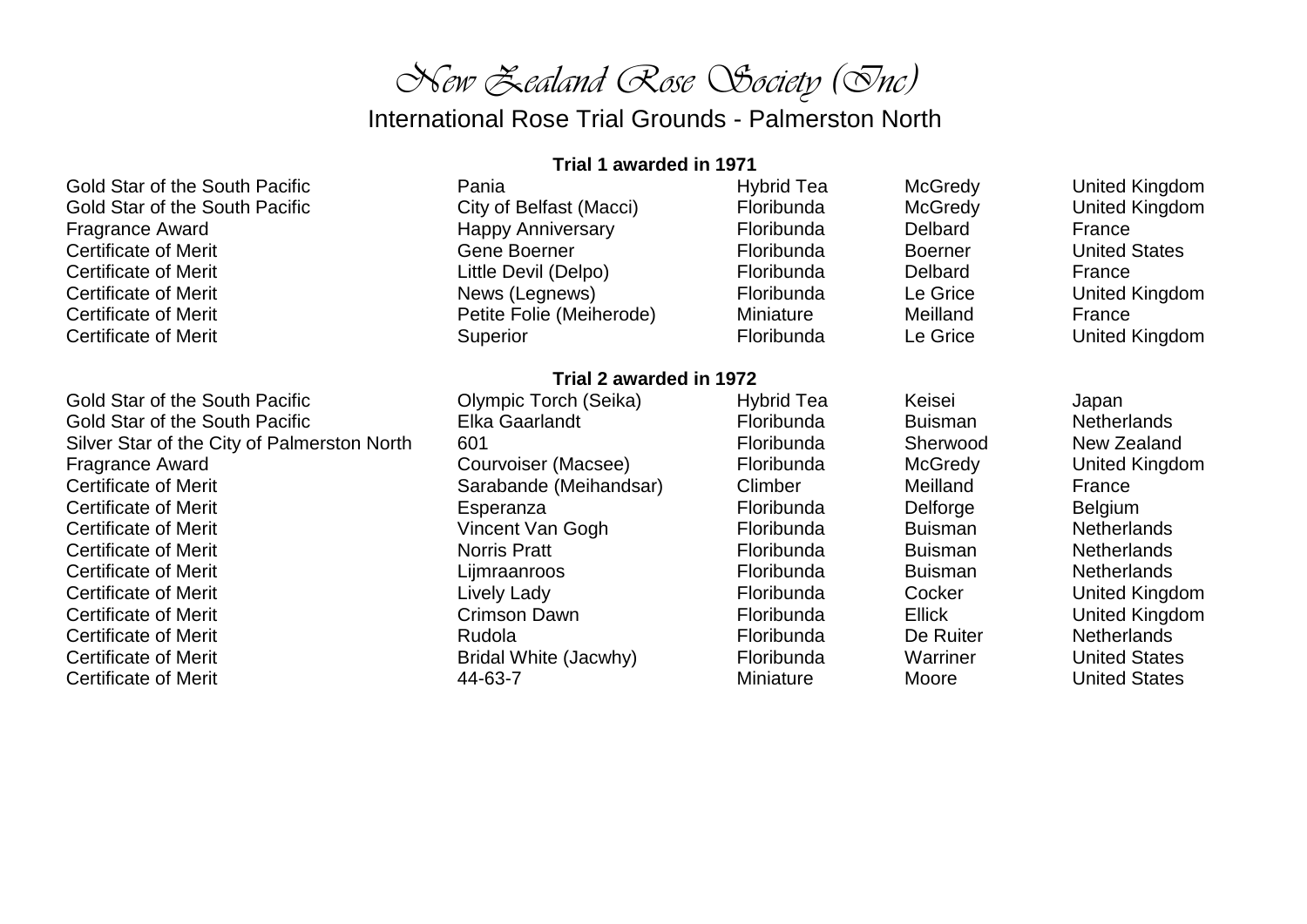Gold Star of the South Pacific **Collection Canadian Canadian Collection** Hybrid Tea Tantau Germany Gold Star of the South Pacific **Picasso (Macpic)** Floribunda McGredy United Kingdom Fragrance Award Westerland (Korlawe) Climber Kordes Germany Certificate of Merit **Iskra (Meihaiti)** Certificate of Meilland France Certificate of Merit **EG1A** Floribunda Harkness United Kingdom Certificate of Merit **Allecticate of Merit** Adolph Horstman **Hybrid Tea** Kordes Germany Certificate of Merit **Kerryman Kerryman** Kerryman Floribunda McGredy United Kingdom Certificate of Merit **Little Contract Certificate of Merith** United Kingdom Liverpool Echo **Floribunda** McGredy United Kingdom Certificate of Merit Apollo (Armolo) Hybrid Tea Armstrong United States Certificate of Merit Minnie Watson Hybrid Tea Watson Australia Certificate of Merit **Green Ice** Green Ice **Miniature** Moore Moore United States

Gold Star of the South Pacific and Fragrance Pink Silk Hybrid Tea Gregory United Kingdom Gold Star of the South Pacific **Coventry Cathedral** Floribunda McGredy New Zealand<br>Silver Star of the City of Palmerston North Avril Sherwood Floribunda Sherwood New Zealand Silver Star of the City of Palmerston North Avril Sherwood Floribunda Sherwood New Zealand Certificate of Merit **Alexander (Harlex)** Hybrid Tea Harkness United Kingdom Certificate of Merit Yesterday Shrub Harkness United Kingdom Certificate of Merit **Exercise South Access** Bobby Dazzler **Floribunda** Harkness **Harkness** United Kingdom Certificate of Merit **Example 2018** 51/69 The State of Merit Alexander State of Merit Alexander State 31/69 The Hybrid Tea Gregory Chrited Kingdom Certificate of Merit **Exercise 2.1 Certificate of Meilena** Rusticana (Meilena) **Floribunda** Meilland France Certificate of Merit **Conserversity** Certificate of Merit Australian Lolita (Korlita) **Hybrid Tea** Kordes Germany

Gold Star of the South Pacific **Collect Club Vienna Woods Hybrid Tea** Kordes Germany Gold Star of the South Pacific **Friesia (Korresia)** Floribunda Kordes Germany Silver Star of the City of Palmerston North Simpsons Red Hybrid Tea Simpson New Zealand Certificate of Merit **Precious Platinum** Hybrid Tea Dickson United Kingdom Certificate of Merit **Exercise Certificate of Merit** Australian Harkness Certificate of Merit Australian Busy Lizzie (Harbusy) **Floribunda** Harkness Chrited Kingdom Certificate of Merit **Certificate of Merit** Alleman Must Joey **Hybrid Tea** Cants Cants United Kingdom Certificate of Merit **Matangi (Macmam)** Floribunda McGredy New Zealand Certificate of Merit **Cornel Cordula (Kortri)** Floribunda Kordes Germany Certificate of Merit **The Community Certificate of Merity Cermany** Floribunda Cermany Cermany Certificate of Merit Flame Dancer (Hardancer) Floribunda Harkness United Kingdom Certificate of Merit 6738 Hybrid Tea Tantau Germany Certificate of Merit **Sonia Meilland (Meihelvet)** Hybrid Tea Meilland Meilland France

#### **Trial 3 awarded in 1973**

## **Trial 4 awarded in 1974**

# **Trial 5 awarded in 1975**<br>Hy<br/> Vienna Woods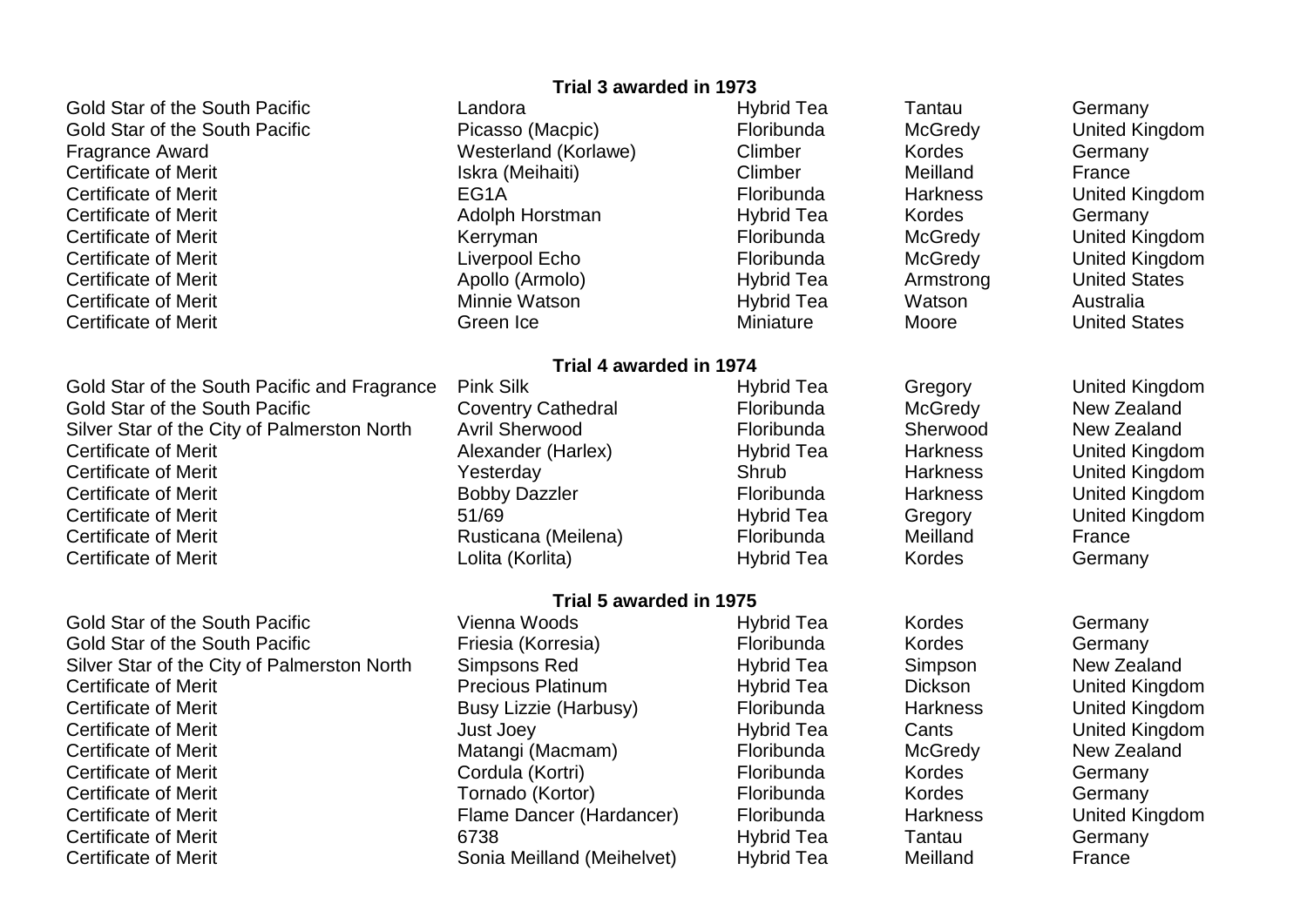Gold Star of the South Pacific **Subset Collection Collection Simpson** Hybrid Tea McGredy New Zealand Gold Star of the South Pacific **Star Acid Star of the South Pacific** Julischka (Tanjuka) Floribunda Tantau Germany Silver Star of the City of Palmerston North Harry Campbell **Floribunda** Burnett New Zealand<br>Certificate of Merit **New Zealand** Frepaint (Maceve) Shrub McGredy New Zealand Certificate of Merit **Exepaint (Maceye)** Shrub Shrub McGredy Certificate of Merit Montana Floribunda Tantau Germany Certificate of Merit Old Master (Macesp) Floribunda McGredy New Zealand

Gold Star of the South Pacific **Trumpeter (Mactru** Floribunda McGredy New Zealand Certificate of Merit **The Contract of Certificate of Merity Acts Acts Acts Certificate of Merity Acts Acts Acts** Certificate of Merit **Caupo Caupo (Macmisech)** Floribunda McGredy New Zealand Certificate of Merit **MIC 6941** MT 6941 **Floribunda** Tantau Germany

Gold Star of the South Pacific True Love (Rutrulo) True Love (Rutrulo) Hybrid Tea De Ruiter Netherlands Gold Star of the South Pacific **Colourbreak (Macultra)** Floribunda McGredy New Zealand Silver Star of the City of Palmerston North Anne Kercher **Hybrid Tea** Simpson New Zealand Fragrance Award **Example 20** Ceep Secret **Container Hybrid Tea** Tantau Germany Certificate of Merit Interama (Intruma) Floribunda De Ruiter Netherlands Certificate of Merit Amsterdam (Havam) Floribunda Verschuren Netherlands Certificate of Merit **Contragold (Mackung)** Certificate of Merity New Zealand Certificate of Merit **Certificate of Merit** Certificate of Merit Allemannia Regensberg (Macyoumis) Floribunda McGredy New Zealand<br>Certificate of Merit **Certificate of Merity Certificate of Merity Certificate of Merity Cert** Certificate of Merit **Show Carpet (Maccarpe)** Ground Cover McGredy Certificate of McGredy Certificate of Merit **Allectricate Certificate of Meriter Amoretta** (Amoru) Miniature Certificate De Ruiter Netherlands

# **Trial 6 awarded in 1976**

**Trial 7 awarded in 1977**

# **Trial 8 awarded in 1978** Gold Star of the South Pacific **Benson & Hedges Gold (Macgem) Hybrid Tea** McGredy New Zealand<br>Gold Star of the South Pacific Strawberry Ice (Delbara) Floribunda Delbard France Gold Star of the South Pacific Strawberry Ice (Delbara) Floribunda Delbard France Silver Star of the City of Palmerston North Velvet Lustre (Simpalno) Hybrid Tea Simpson New Zealand Certificate of Merit Priscilla Burton (Macrat) Floribunda McGredy New Zealand Certificate of Merit **Exercice Certificate of Merit** Warrior **Number 2018** Certificate Certificate of Merit Certificate of Merit **Mary Summer (Macstra)** Certificate of McGredy New Zealand Certificate of Merit **Exercise 20** Taso Doble (Meilanodin) Floribunda Meilland France

**Trial 9 awarded in 1979**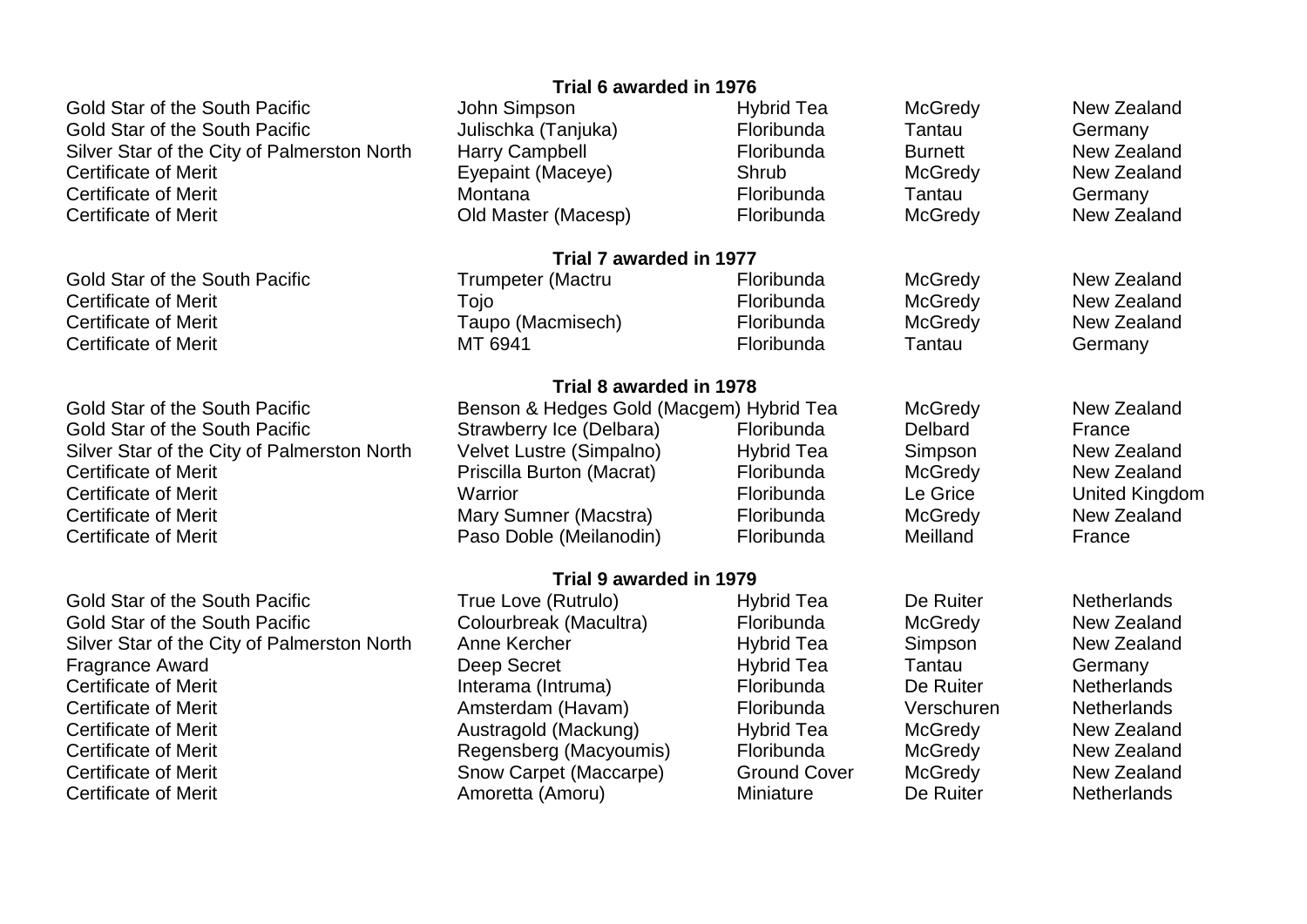Certificate of Merit

**Trial 10 awarded in 1980** Gold Star of the South Pacific **Manou Meilland (Meituliman)** Hybrid Tea Meilland France France<br>Gold Star of the South Pacific **Clumber** Climber For Kordes Germany Gold Star of the South Pacific **Climber** Uetersen Climber Climber Kordes German<br>Certificate of Merit **Climber** Certificate of Merit Certificate of Merit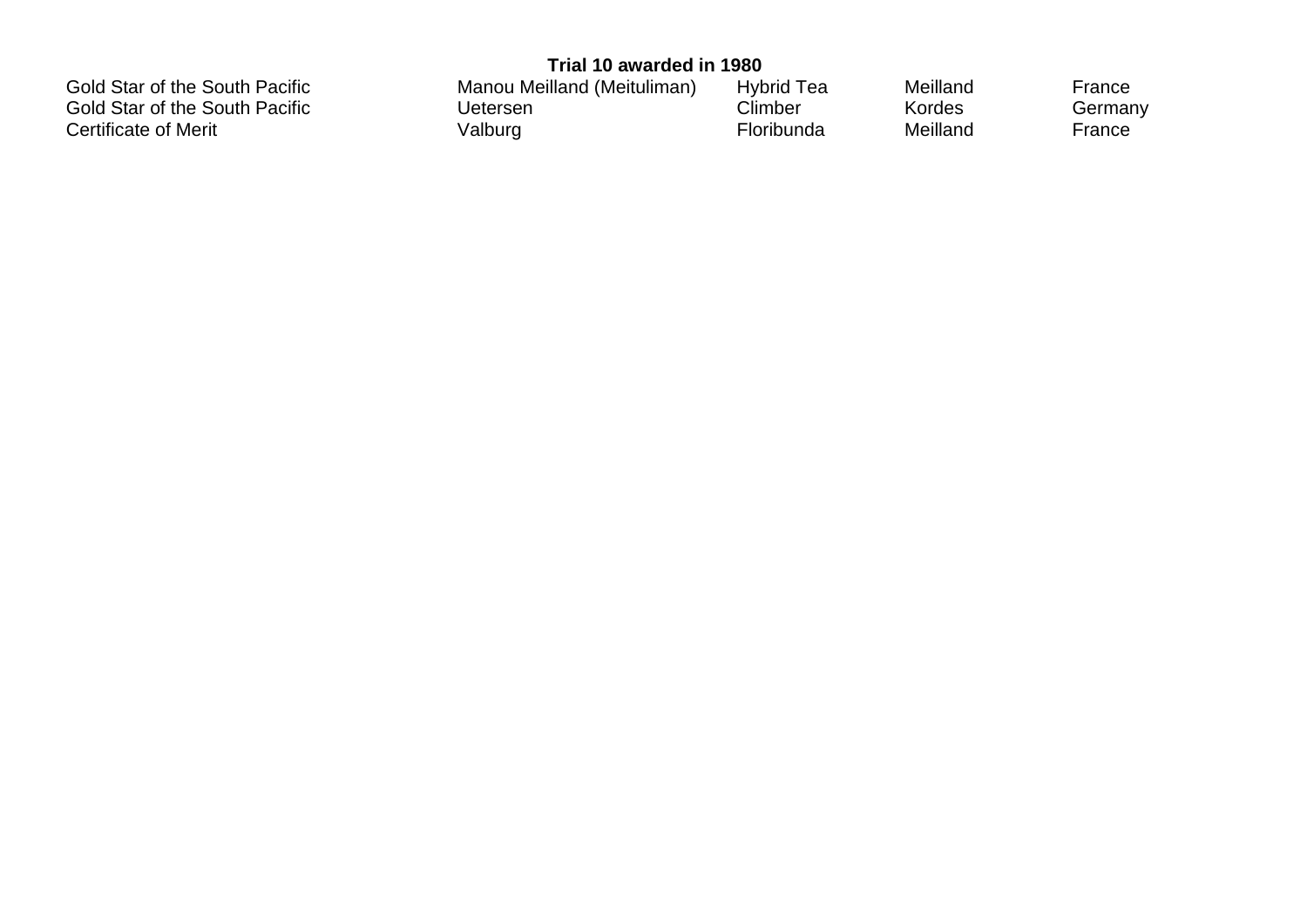Silver Star of the City of Palmerston North

Fragrance award

**Trial 11 awarded in 1981** Gold Star of the South Pacific and Te Moana Te Moana Hybrid Tea Simpson New Zealand Gold Star of the South Pacific Sue Lawley (Macspash) Floribunda McGredy New Zealand Fragrance Award **Exmeralda (Kormalda)** Hybrid Tea Kordes Germany Cermany<br>Certificate of Merit **Example Silver Jubilee** Hybrid Tea Cocker (United Kir Certificate of Merit **Summan Access Certificate of Merit** Silver Jubilee **Network Cocker Cocker Cocker United Kingdom** Certificate of Merit JWS 75-09 Hybrid Tea Simpson New Zealand Certificate of Merit Pol 731075-1 Floribunda Poulsen Denmark Certificate of Merit **Pot O' Gold (Dicdivine)** Hybrid Tea Dickson United Kingdom **Trial 12 awarded in 1982** Gold Star of the South Pacific **Cold Star of the South Pacific** Lady Meilland (Meialsonite) Hybrid Tea Meilland Meilland France Cold Star of the South Pacific and Margaret Merril (Harkuly) Floribunda Harkness United I Gold Star of the South Pacific and Margaret Merril (Harkuly) Floribunda Harkness United Kingdom Gold Star of the South Pacific **Clarrissa (Harpocrustes)** Miniature Harkness United Kingdom Certificate of Merit **Community Certificate of Merit** Annual Meriticate Certificate of Meriticate Community Certificate of Meriticate Community Certificate of Meriticate Community Certificate Community Certificate Communit Certificate of Merit **Exercise Center Arror Center Arror Christensen/Swim United States** Christensen/Swim United States Certificate of Merit **The Contract Certificate of Merit** Merit Topeka **Floribunda** Wisbech United Kingdom Certificate of Merit **Fairyland (Harlayalong)** Groundcover Harkness United Kingdom Certificate of Merit POL 73/1935-2 Miniature Poulsen Denmark **Trial 13 awarded in 1983** Gold Star of the South Pacific **Gold Medal (Aroyqueli)** Hybrid Tea Christensen United States Gold Star of the South Pacific **Macchrijo** Macchrijo **Floribunda** McGredy New Zealand Gold Star of the South Pacific **Angelita (Macangeli)** Miniature McGredy McGredy New Zealand Fragrance Award **English Miss** Floribunda Cants United Kingdom Certificate of Merit **Cockadoo** Cockadoo **Floribunda** Cocker United Kingdom Certificate of Merit **Certificate of Merith Certificate of Merity** Macwoma **Macwoma Floribunda** McGredy New Zealand Certificate of Merit **Exercise 20** New Zealand Rainy Day (Macraida) Hybrid Tea McGredy New Zealand Certificate of Merit **Example 20 Finds Certificate of Merity Cernany** Loving Memory (Korgund) Hybrid Tea Kordes Germany Certificate of Merit Copper Gem Hybrid Tea Cocker United Kingdom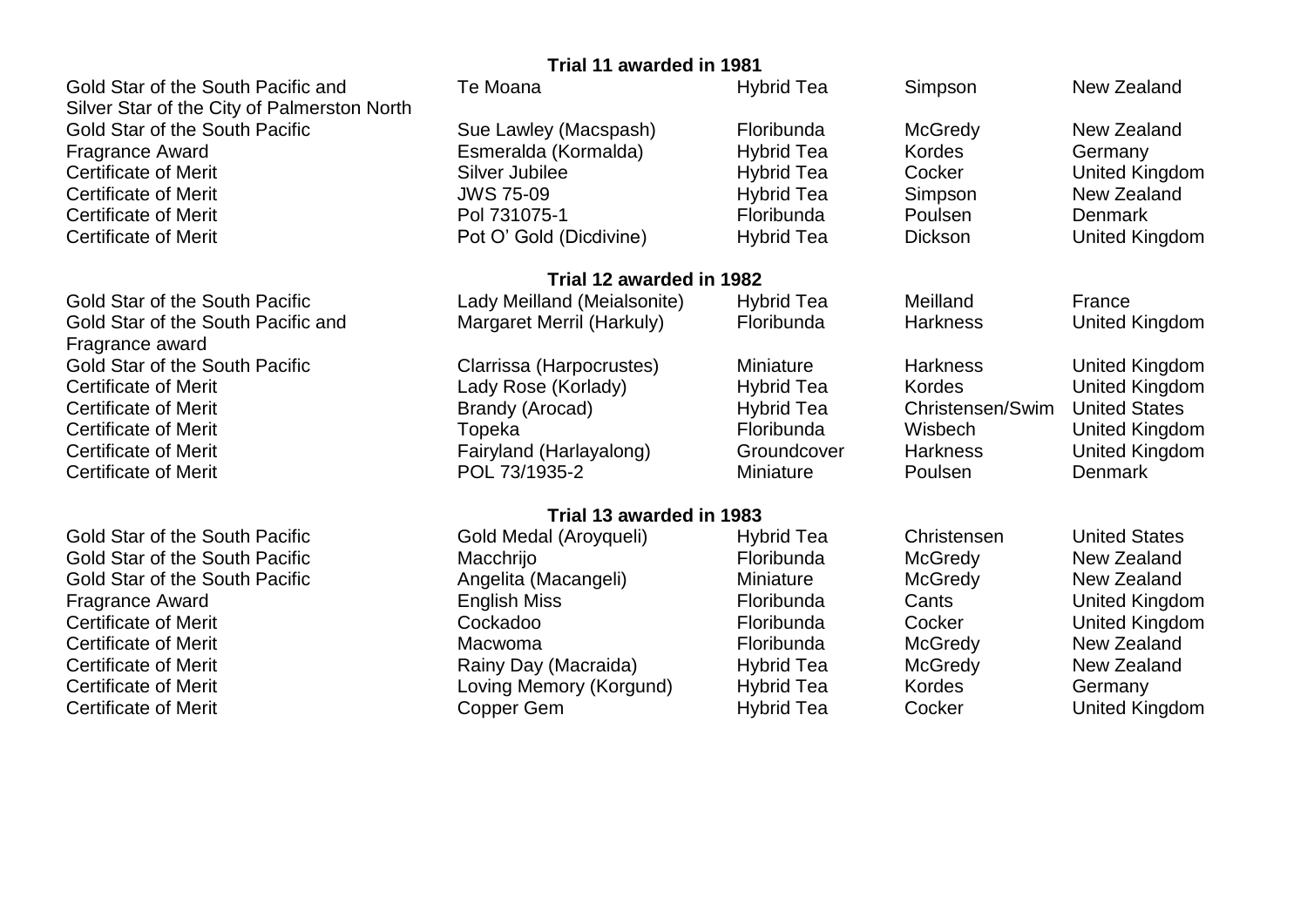Gold Star of the South Pacific **Golden Queen (Korgitte)** Hybrid Tea Kordes Germany

Gold Star of the South Pacific **Amberlight (Cocbamber)** Hybrid Tea Cocker United Kingdom Gold Star of the South Pacific **Beachcomer (Maclapaz)** Floribunda McGredy New Zealand Silver Star of the City of Palmerston North Offbeat **From Communist Club Control** Floribunda Simpson New Zealand Certificate of Merit **Breath of Life (Harquann)** Climber Harkness United Kingdom Certificate of Merit **Exercise 2018** Rosy Cushion (Interall) Shrub Ilsink Netherlands Certificate of Merit **Nicola** Nicola **Nicola Reserves Constructs Candy** Gandy United Kingdom Certificate of Merit **CERTIC CERTIC CERTIC GEORGIE Girl (Dickerfuffle)** Floribunda Dickson United Kingdom Certificate of Merit **Exercice Community** Playboy **Floribunda** Cocker United Kingdom Certificate of Merit Inferno (Arokunce) Floribunda Christensen United States

Gold Star of the South Pacific and Hot Chocolate (Simcho) Floribunda Simpson New Zealand Silver Star of the City of Palmerston North

# **Trial 14 awarded in 1984**

Gold Star of the South Pacific Sexy Rexy (Macrexy) Floribunda McGredy New Zealand Gold Star of the South Pacific Sierra Sunrise (Morliyel) Miniature Moore Moore United States Fragrance Award **Heart Throb (Harqueterwife)** Hybrid Tea Harkness United Kingdom Certificate of Merit **Lovely Lady (Diciubell)** Hybrid Tea Dickson United Kingdom Certificate of Merit **Edgeb** Pearl Drift (Leggab) **Floribunda** LeGrice United Kingdom Certificate of Merit **Acker Entity Certificate of Merit Angles** Harquantum **Floribunda** Harkness Bunited Kingdom Certificate of Merit **Red Hot (Macbigma)** Floribunda McGredy New Zealand Certificate of Merit Disco Dancer (Dicinfra) Floribunda Dickson United Kingdom Certificate of Merit **Scarlet Meillandina** (Meicubasi) Miniature Meilland Meilland France

# **Trial 15 awarded in 1985**

# **Trial 16 awarded in 1986**

Certificate of Merit **Neticle 2018** Patio Prince (Poulcrim) Miniature Poulsen Poulsen Denmark Certificate of Merit **Certificate of Merith Certificate of Merity** Maclascha Certificate of Merita McGredy New Zealand Certificate of Merit **Exercice 2** Certificate of Merit Nehmark Hans C Andersen (Poulander) Floribunda Poulsen Denmark Certificate of Merit **Freedom (Diciem)** Freedom (Diciem) Hybrid Tea Dickson Dickson United Kingdom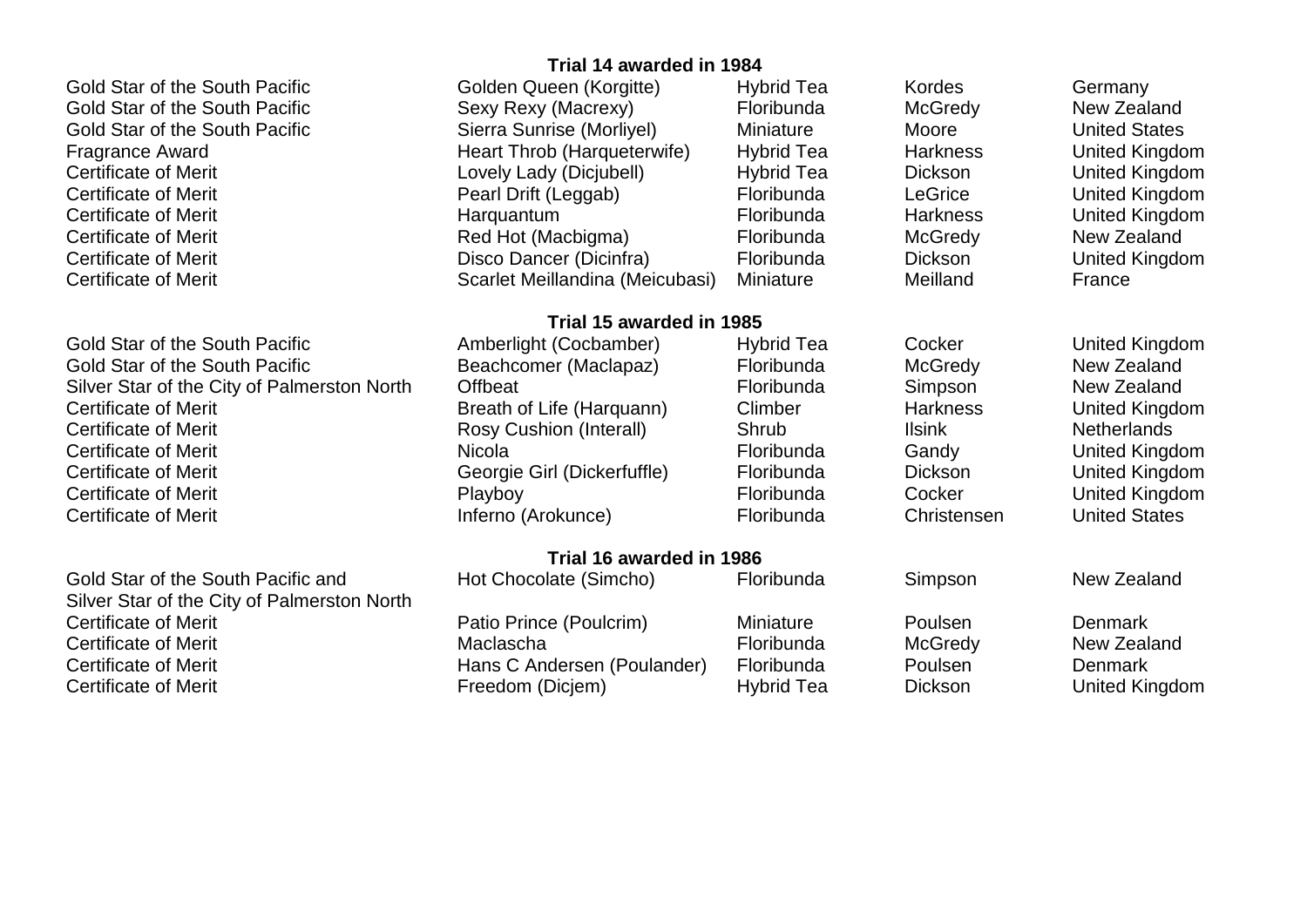Gold Star of the South Pacific **Elina (Diciana)** Elina (Diciana) Hybrid Tea Dickson Dickson United Kingdom Certificate of Merit **CERTIC COLICES** Clympic Gold (Korschuneppe) Climber Kordes Germany Certificate of Merit **Ingrid Bergman (Poulman)** Hybrid Tea Poulsen Denmark Certificate of Merit **Remember Me (Cocdestin)** Hybrid Tea Cocker United Kingdom Certificate of Merit **Exercice Certificate of Merit** Avalanche (Jacav) **Floribunda** Warriner United States Certificate of Merit 9-80 Patio Dot Spain Certificate of Merit **America (Jacclam)** Climber Warriner United States Certificate of Merit **Bella Rosa (Korwonder)** Floribunda Kordes United States Certificate of Merit 78-6021-2 Miniature Poulsen Denmark Certificate of Merit **Community Certificate of Merit** Korsaga **Floribunda** Kordes Germany

Gold Star of the South Pacific **Amber Queen (Harroony)** Floribunda Harkness United Kingdom Silver Star of the City of Palmerston North Iris Gee **Floribunda** Gee New Zealand Fragrance Award **Embruixada** Embruixada Hybrid Tea Dot Spain Certificate of Merit **Exercicial Certificate of Merit** Germany Responsive Cesserv Ice (Kortabris) Floribunda Kordes Germany Certificate of Merit **Solitaire (Macyefre)** Hybrid Tea McGredy New Zealand Certificate of Merit **Ten-ten (Macmatam)** Hybrid Tea McGredy New Zealand Certificate of Merit **Cannows End (Savalife)** Miniature Saville States United States Certificate of Merit Macgolumb Floribunda McGredy New Zealand Certificate of Merit Tina Climber Buchanan New Zealand

Gold Star of the South Pacific **Remuera (Mactrampol)** Floribunda McGredy Rew Zealand Certificate of Merit **Minimum Certificate of Merit Accelerate Certificate of Merit Accelerate Certificate of Merit** Certificate of Merit **Certificate of Merit** Alexander Meriticate of Meriticate of Meriticate Controll Dickson Certificate of Meriticate Alexander Dickson Certificate of Meriticate Alexander Dickson Certificate of Meriticat Certificate of Merit **Singalong (Macsingal)** Miniature McGredy McGredy New Zealand

# **Trial 17 awarded in 1987**

# **Trial 18 awarded in 1988**

# **Trial 19 awarded in 1989**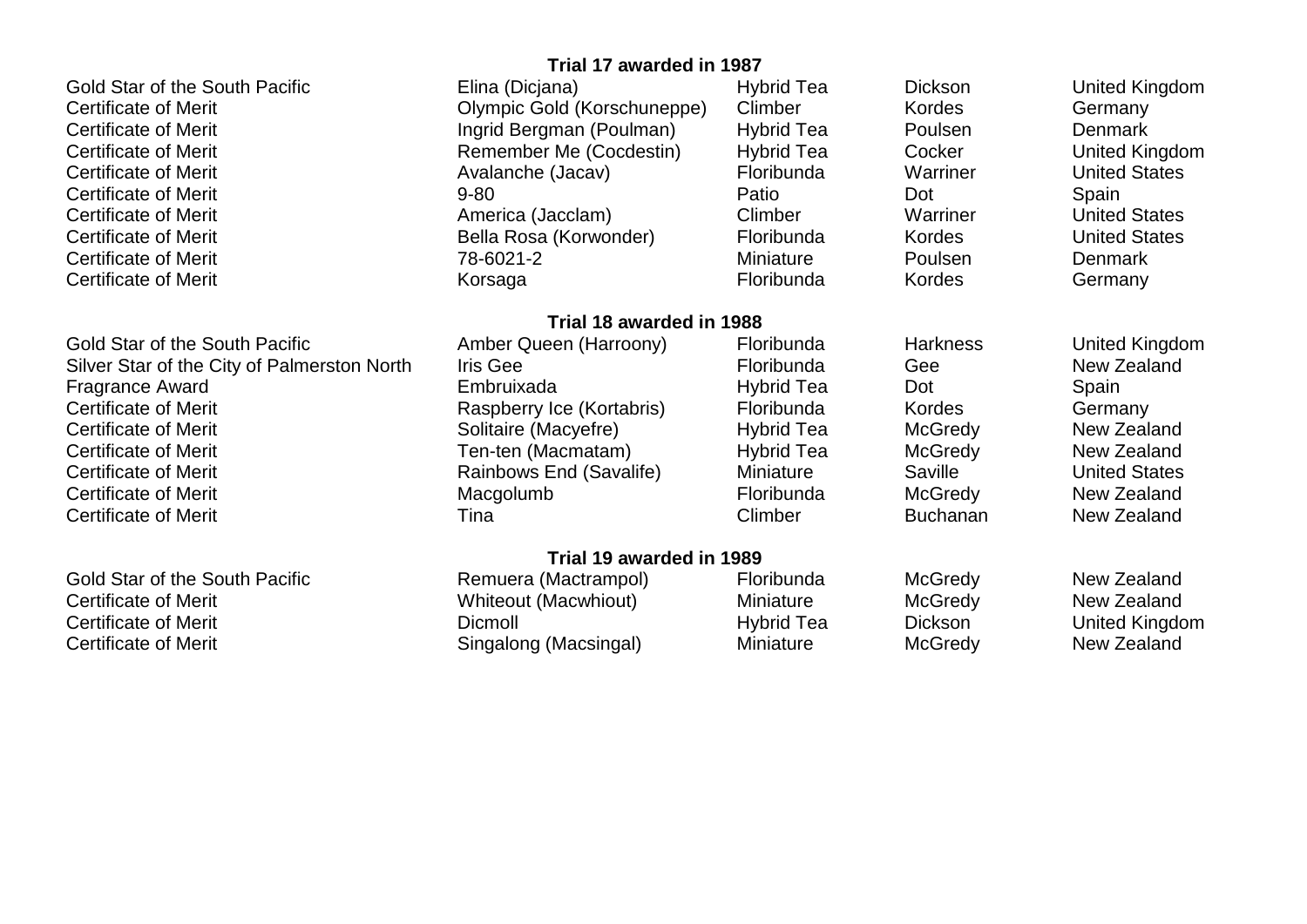Gold Star of the South Pacific **Class Act (Jacare)** Floribunda Warriner United States

Certificate of Merit **Show Waltz (Tanrezlaw**) Climber **Tantau** Germany

Gold Star of the South Pacific **Enchantment (Poulskov)** Floribunda Poulsen Poulsen Denmark

Gold Star of the South Pacific and Sheila's Perfume (Harsherry) Hybrid Tea Sheridan United Kingdom Fragrance Award Certificate of Merit **Sunnyside** (Poulmulti) Groundcover Poulsen Denmark Certificate of Merit Cherchine Little Bo Peep (Poullen) Coundcover Poulsen Denmark

# **Trial 20 awarded in 1990**

Fragrance Award **Alternative Controller Antibolism** Aotearoa (Macgenev) Hybrid Tea McGredy New Zealand Certificate of Merit **Multiple Certificate of Merity Certificate of Merity Certificate of Merity Cealand** New Zealand Certificate of Merit Diadem (Tanmeda) Shrub Tantau Germany Certificate of Merit **Exercise 20** Pretty Polly (Meitonje) Miniature Meilland France Certificate of Merit Eyeopener (Interop) Groundcover Ilsink Netherlands Certificate of Merit Tequila Sunrise (Dicobey) Hybrid Tea Dickson United Kingdom Certificate of Merit **Speks Centennial** Floribunda McGredy New Zealand Certificate of Merit **Communist Cloud (Interflu)** Miniature Miniature Ilsink Netherlands Certificate of Merit **Emily Louise (Harwilla)** Floribunda Harkness United Kingdom Certificate of Merit **Musica (Tanakinom)** Hybrid Tea Tantau Germany Certificate of Merit **Integrity (Harvintage)** Hybrid Tea Harkness United Kingdom **Trial 21 awarded in 1991** Gold Star of the South Pacific **Fosters Wellington Cup (Macmouhoo)** Floribunda McGredy New Zealand Certificate of Merit **Centificate of Merit** Alexander Meriticate Jean Kenneally (Tineally) Miniature Bennett United States Certificate of Merit **Rock 'N Rock 'N Roll (Macfirwal)** Floribunda McGredy New Zealand Certificate of Merit **Cameo Cream (Meipierar)** Hybrid Tea Meilland France

#### **Trial 22 awarded in 1992**

**Trial 23 awarded in 1993**

Fragrance Award City of London (Harkufore) Climber Harkness United Kingdom Novelty Award Phantom (Maccatsan) Shrub McGredy New Zealand Certificate of Merit Valentine Heart (Dicogle) Floribunda Dickson United Kingdom Certificate of Merit **Sparkler (Poulcov)** Shrub Shrub Poulsen Denmark Certificate of Merit **Little Opal (Sunpat)** Miniature Schuurman New Zealand Certificate of Merit **Mikado (Kohsai)** Mikado (Kohsai) Hybrid Tea Suzuki Suzuki Japan Certificate of Merit **Angel Eve (Poulit)** Miniature Poulsen Denmark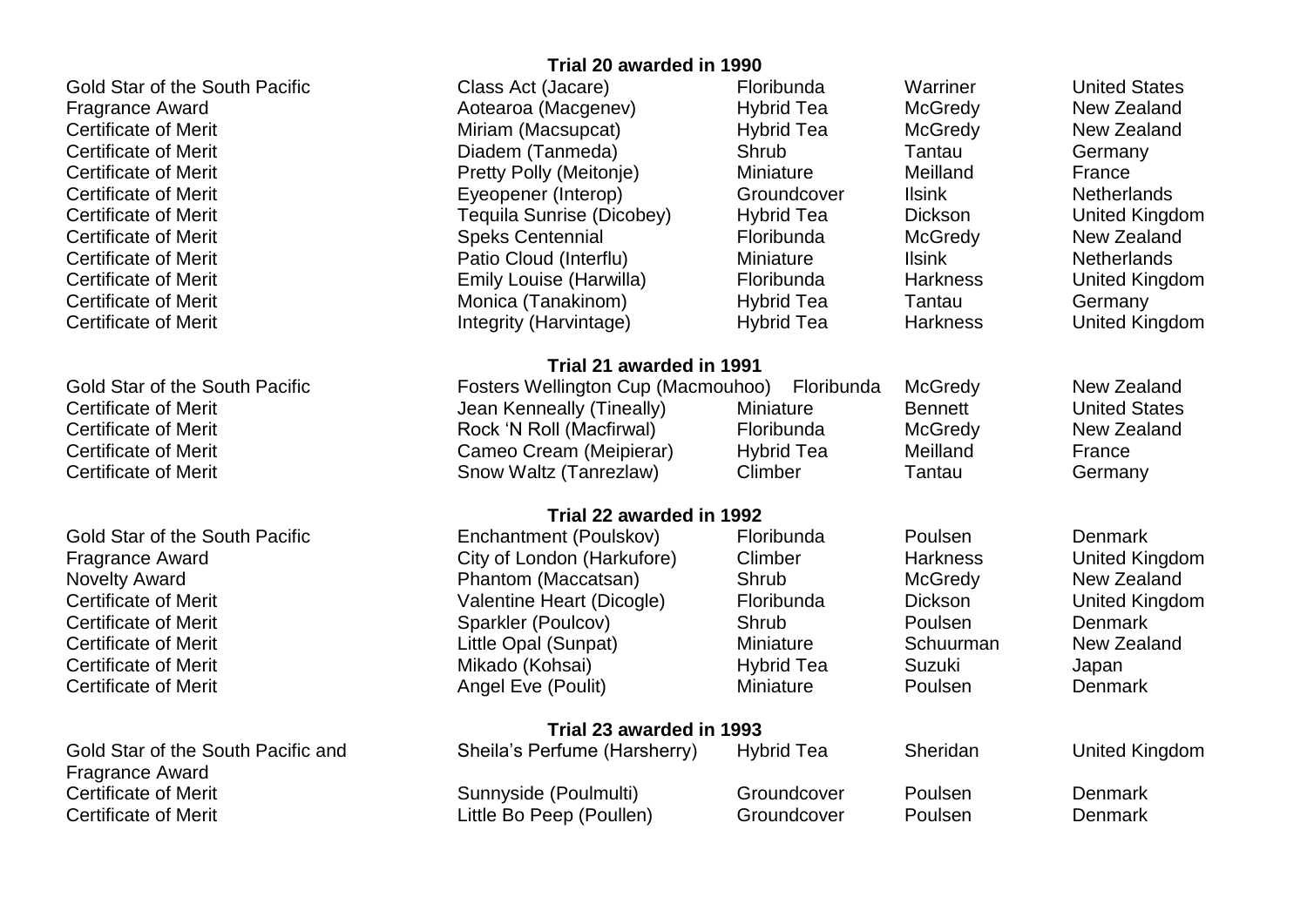Gold Star of the South Pacific Spirit of Hope (Machahei) Hybrid Tea McGredy New Zealand Novelty Award Warm Welcome (Chewizz) Patio Climber Warner United Kingdom Certificate of Merit Patio Princess (Poulholm) Patio Climber Poulsen Denmark Certificate of Merit **Collog Coldyla (Kortikel)** Floribunda Kordes Germany Certificate of Merit **Channel Certificate of Merit** White Knights (Poulaps) Climber **Poulsen** Poulsen Denmark Certificate of Merit **Milky Way (Interway)** Hybrid Tea Ilsink Netherlands

Gold Star of the South Pacific **Anniversary (Mattlace)** Floribunda Matthews New Zealand Silver Star of the City of Palmerston North Millennium (Gralove) Floribunda Grant Grant New Zealand Certificate of Merit **Callanger Cath (Machilver)** Certificate McGredy New Zealand Certificate of Merit **Exercicial Certificate of Merit According Reflections (Simref)** Floribunda Simpson New Zealand Certificate of Merit **Exercise 20** Eusky Dancer (Frytrooper) Shrub Fryer Fryer United Kingdom

# **Trial 24 awarded in 1994**

## **Trial 25 awarded in 1995**

| Gold Star of the South Pacific and          | Patio Honey (Chewpiwite) | Patio Climber        | Warner         | United Kingdom |
|---------------------------------------------|--------------------------|----------------------|----------------|----------------|
| <b>Novelty Award</b>                        |                          |                      |                |                |
| Silver Star of the City of Palmerston North | Aorangi (Sanaran)        | <b>Hybrid Tea</b>    | Sandbrook      | New Zealand    |
| Fragrance Award                             | Carolyn (Maccolumb)      | Hybrid Tea           | <b>McGredy</b> | New Zealand    |
| Certificate of Merit                        | Patio Charm (Chewapri)   | <b>Patio Climber</b> | Warner         | United Kingdom |
| Certificate of Merit                        | Beauty Star (Frystar)    | Hybrid Tea           | Fryer          | United Kingdom |

# **Trial 26 awarded in 1996**

Gold Star of the South Pacific **Good as Gold (Chewsunbeam)** Patio Climber Warner United Kingdom<br>France Award **Example Start Contract Climber** Hybrid Tea Meilland France Fragrance Award **The McCartney Rose (Meizeli)** Hybrid Tea Meilland France Certificate of Merit **Certificate of Merit** Kathryn McGredy (Macauclad) Hybrid Tea McGredy Mex Zealand<br>Certificate of Merit **Certificate of Merit** Schlies Macaucla (Horannfree) Floribunda Horner Chrited Kingdom Certificate of Merit **Golden Tribute (Horannfree)** Floribunda Horner Certificate of Merit **Exercise 2** Certificate of Merit Australian Butterflies (Internug) Certificate Certificate of Merit Netherlands Certificate of Merit **Exercice 20** Certificate of Merit Merit New Zealand Certificate of Merit **Scentasia** (Sunscent) Certificate Schuurman New Zealand

## **Trial 27 awarded in 1997**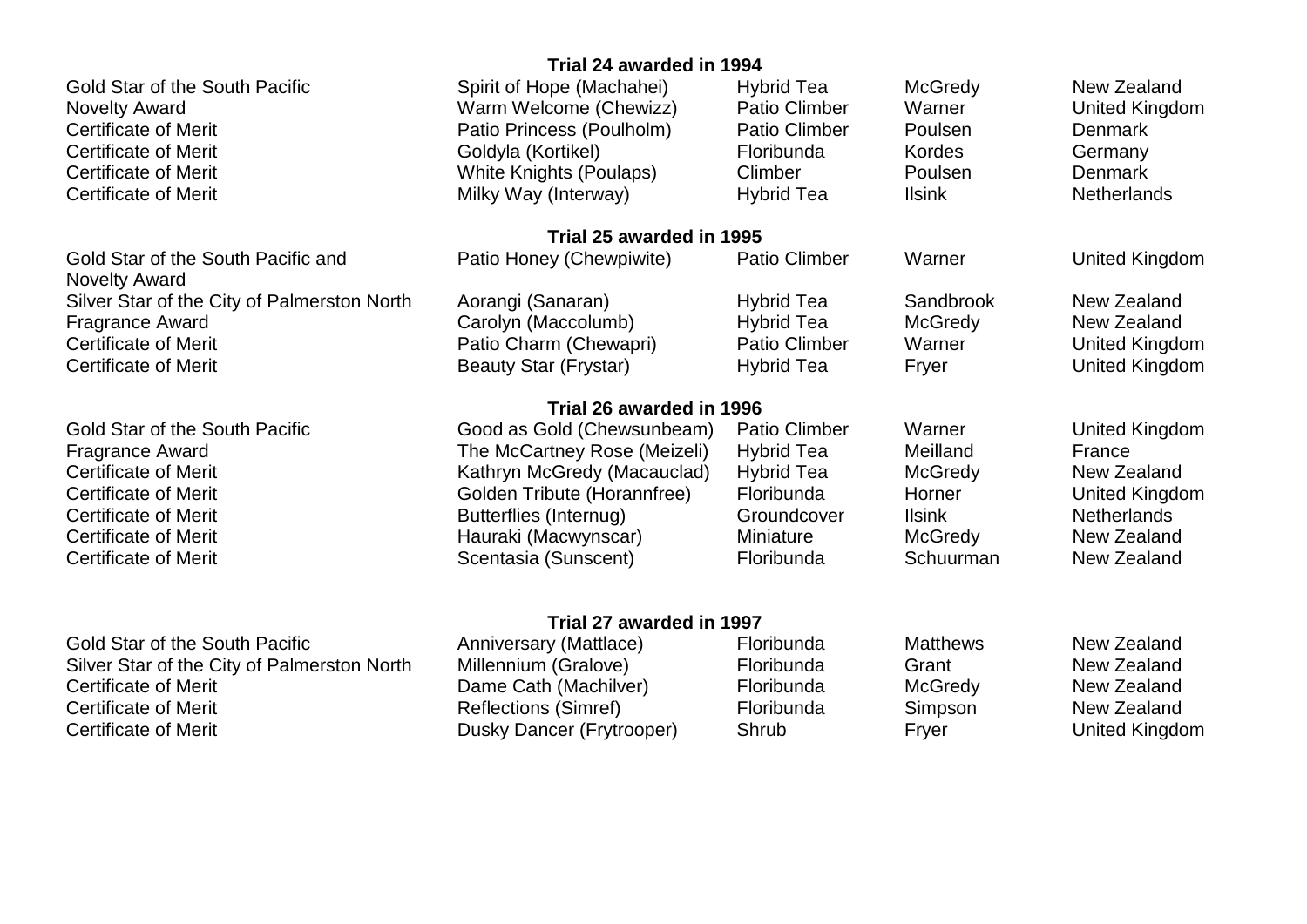Gold Star of the South Pacific and Taffeta (Chewcrest) **Patio Climber** Warner Warner United Kingdom Fragrance Award Silver Star of the City of Palmerston North Blackberry Nip (Somnip) Hybrid Tea Somerfield New Zealand Novelty Award Scentimental (Wekplapep) Floribunda Carruth United States Certificate of Merit **Candy Kisses (Graemma)** Climber Grant Grant New Zealand Certificate of Merit Social Climber Climber Hughes New Zealand Certificate of Merit **Guilt Communist Cilt Edged** And Desired Patio Climber Marner Controlled Kingdom Certificate of Merit **Exercicial Certificate of Merith** Netherlands

Gold Star of the South Pacific Serendipity (Haramity) Floribunda Harkness United Kingdom Silver Star of the City of Palmerston North Mikayla Paige (Flimika) Floribunda Flinn Flinn New Zealand Fragrance Award **Emperor (Macgeorgi)** Hybrid Tea McGredy New Zealand Certificate of Merit **Sugar Plum (Chewpope)** Patio Climber Warner United Kingdom Certificate of Merit **Perception (Harzippee)** Hybrid Tea Harkness United Kingdom Certificate of Merit **Exercice 2** Cear One (Camalpha) **Floribunda** Benny New Zealand

Gold Star of the South Pacific **Amorosa (Fryosa)** Floribunda Fryer Fryer Britted Kingdom Silver Star of the City of Palmerston North Chocolate Prince (Simchoka) Hybrid Tea Simpson New Zealand Novelty Award **Starry Eyed (Horcoexist)** Shrub Shrub Horner United Kingdom Certificate of Merit **Certificate of Merith Andrea Jane (Macberli**) Hybrid Tea McGredy New Zealand

Gold Star of the South Pacific and Victoria Esplanade (Simplan) Hybrid Tea Simpson New Zealand Silver Star of the City of Palmerston North Certificate of Merit Dorient Floribunda Dorieux France Certificate of Merit **Manawatu (Simwatu)** Hybrid Tea Simpson New Zealand Certificate of Merit: Certificate of Merit: Sunseeker Sunseeker Floribunda Attfield New Zealand

# **Trial 28 awarded in 1998**

# **Trial 29 awarded in 1999**

# **Trial 30 awarded in 2000**

Gold Star of the South Pacific **Racy Lady (Dicwaffle)** Hybrid Tea Dickson United Kingdom Fragrance Award **Emily's Rose (Chewadmore)** Climber Warner Warner United Kingdom Novelty Award **Fourth of July (Wekroalt)** Climber Carruth Carruth United States Certificate of Merit **CREAGGILL COMETAGES** Clodagh McGredy (Macswanle) Hybrid Tea McGredy New Zealand Certificate of Merit Queen Wilhelmina (Jacimgol) Floribunda Zary United States

## **Trial 31 awarded in 2001**

Certificate of Merit **Matube 20 Exercise Certificate of Merith Majestic Kiwi Hybrid Tea** Cattermole New Zealand

**Trial 32 awarded in 2002**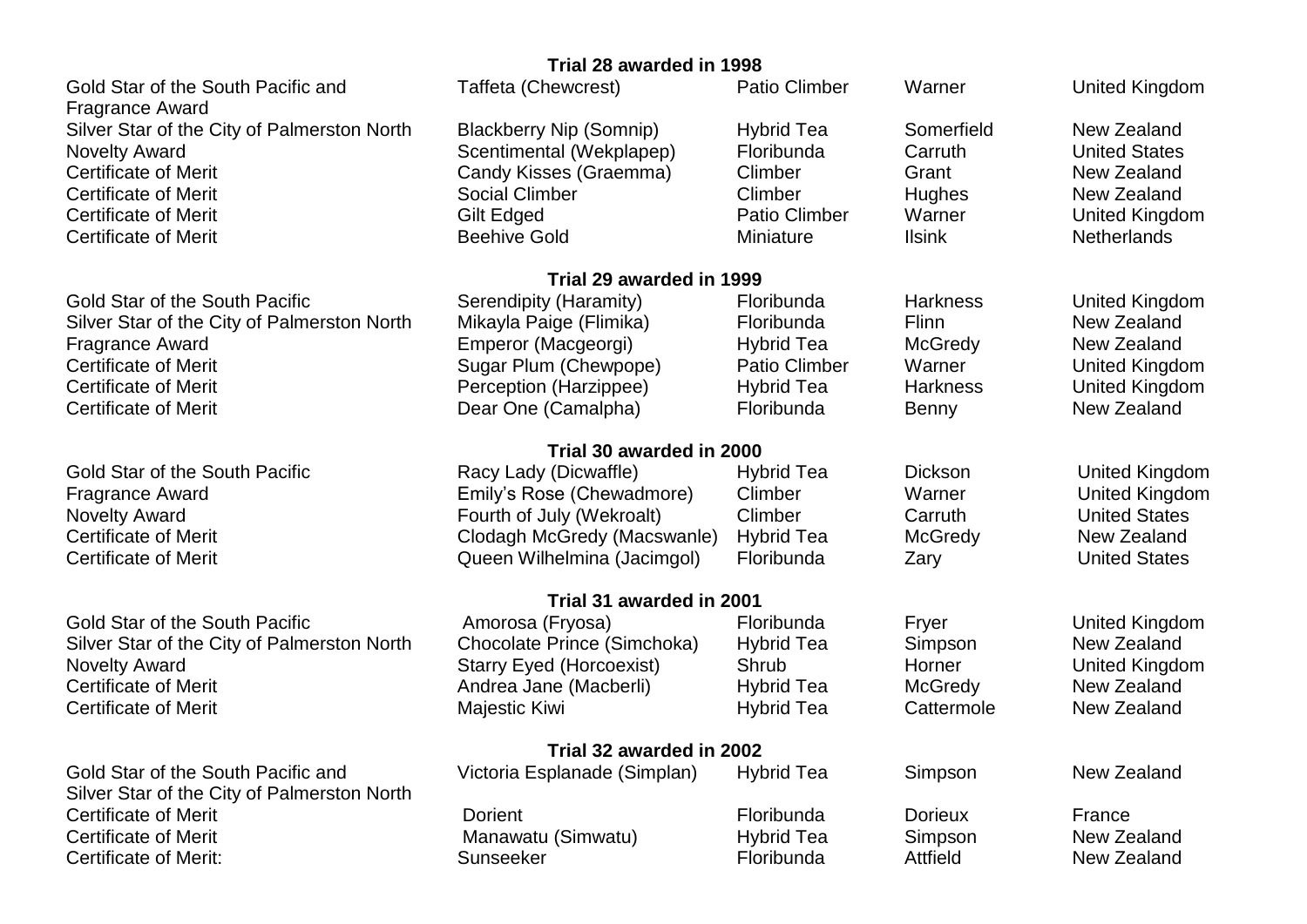Gold Star of the South Pacific **No. 2018** Phab Gold (Frybountiful) Floribunda Fryer Freer Fryer United Kingdom Silver Star of the City of Palmerston North Porcelain (Simpore) Floribunda Simpson New Zealand Certificate of Merit **Exercise 2** Certificate of Merit New Zealand Honeymoon (Camcream) Hybrid Tea Benny New Zealand Certificate of Merit **New Zealand** Young Heart (Foryung) Hybrid Tea Ford Ford New Zealand Certificate of Merit **New Zealand** Vicki Buck (Simbuck) **Hybrid Tea** Simpson New Zealand Certificate of Merit 96-074 Floribunda Dickson United Kingdom

Gold Star of the South Pacific Star Quality (Somsmoko) Floribunda Somerfield New Zealand Silver Star of the City of Palmerston North Tropical Delight (Norcontesse) Floribunda Johnstone New Zealand Certificate of Merit **Music Comping Modern Miss (Campink)** Hybrid Tea Benny New Zealand Certificate of Merit **Copperlights (Simligh)** Hybrid Tea Simpson New Zealand Certificate of Merit **Example 2.4 Certificate of Merit** Germany Reserves Cortanken) Certificate Cortany Germany Certificate of Merit **Best Wishes (Dicdyna)** Floribunda Dickson Dickson United Kingdom

Gold Star of the South Pacific The Golden Age (Evegolove) Floribunda Everett United Kingdom Silver Star of the City of Palmerston North Pammy (Tynpam) Floribunda Tynan Tynan New Zealand<br>Certificate of Merit **Francesty (Chewdavglo)** Patio Climber Warner United Kingdo Certificate of Merit **Tapestry (Chewdayglo)** Patio Climber Warner Warner United Kingdom Certificate of Merit **New Zealand** White Romance (Somhitmas) Floribunda Somerfield New Zealand Certificate of Merit **Certificate of Merith Certificate of Meritian**ds **B0 203 98** Shrub Ilsink Netherlands

Gold Star of the South Pacific **Example 20 Flort Pacific Glory (Somlinone)** Floribunda Somerfield New Zealand Silver Star of the City of Palmerston North Iris Evans (Grairis) Floribunda Grant Grant New Zealand Certificate of Merit **Sundancer (Cheworangedawn)** Climber Warner Warner United Kingdom Certificate of Merit **Nelson Girls (Chewalma)** Hybrid Tea Warner Marner United Kingdom Certificate of Merit **Anna Leese (Wekscemala)** Floribunda Carruth United States Certificate of Merit **Connect Condon's Rose (Kirredsh)** Shrub Kirkham Munited Kingdom

Gold Star of the South Pacific Sunline (Somwarmag) Bundamagneed Hybrid Tea Somerfield New Zealand Certificate of Merit **Collen Gift (Somoldglo)** Hybrid Tea Somerfield New Zealand Certificate of Merit **Exercise Certificate of Merit Certificate of Merit Certificate Certificate Certificate Certificate Certificate Certificate Certificate Certificate Certificate Certificate Certificate Certificate Certi** Certificate of Merit 97-582 Floribunda Dickson United Kingdom Certificate of Merit **Floribunda** Harkitsch **Floribunda** Harkness Builded Kingdom

#### **Trial 33 awarded in 2003**

# **Trial 34 awarded in 2004**

**Trial 35 awarded in 2005**

**Trial 36 awarded in 2006**

#### **Trial 37 awarded in 2007**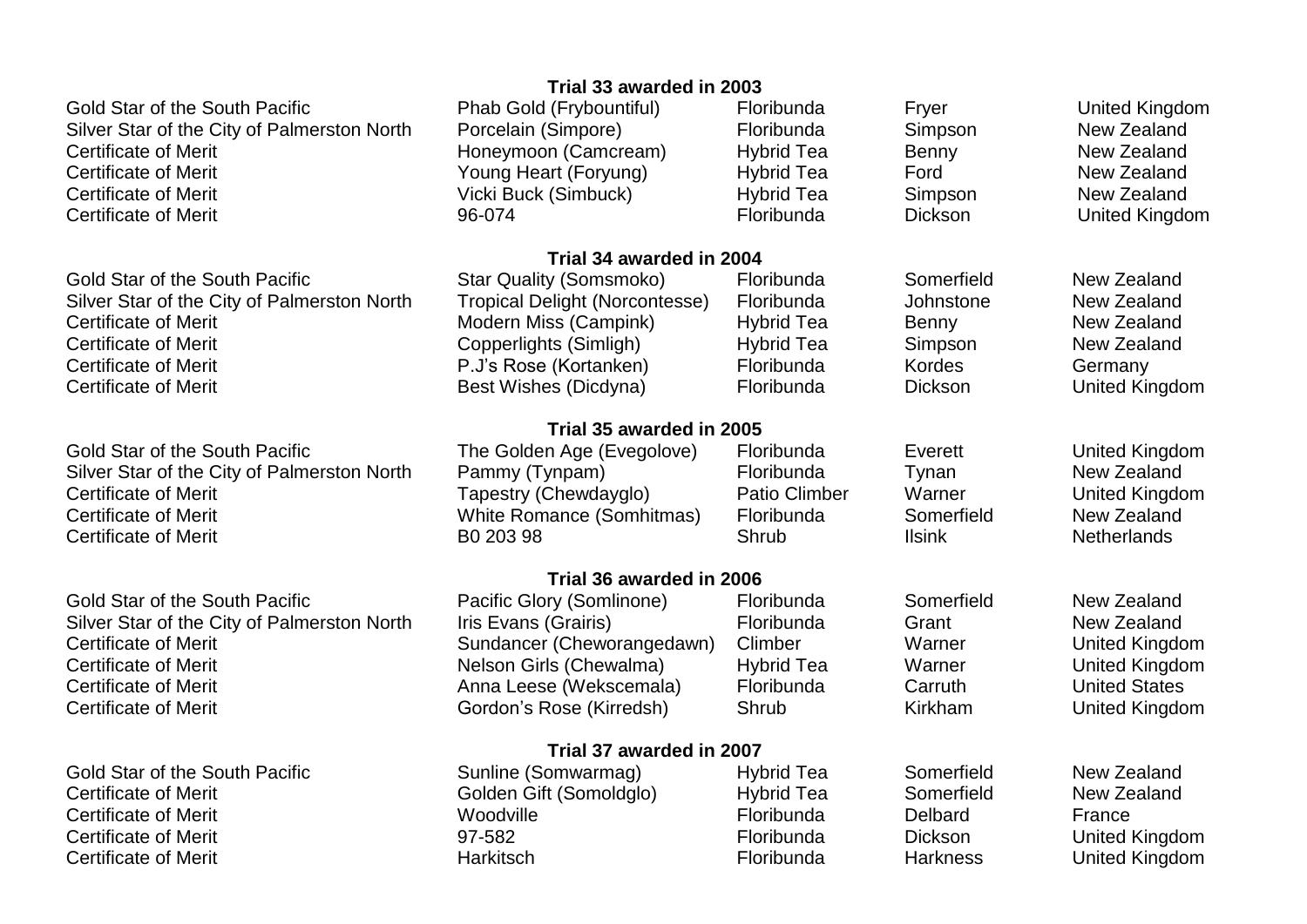# **Trial 38 awarded in 2008** No awards made

# **Trial 39 awarded in 2009**

|                                             | THAT J <i>J</i> AWALUGU III <i>L</i> UUJ      |                   |                 |                      |
|---------------------------------------------|-----------------------------------------------|-------------------|-----------------|----------------------|
| Gold Star of the South Pacific              | Love Heart (Somsirwith)                       | Hybrid Tea        | Somerfield      | New Zealand          |
| June Hocking Fragrance Award                | Crème de la Crème (Somwarcent) Hybrid Tea     |                   | Somerfield      | New Zealand          |
| <b>Certificate of Merit</b>                 | Picotee (Somcarpaint)                         | Patio             | Somerfield      | New Zealand          |
|                                             | Trial 40 awarded in 2010                      |                   |                 |                      |
| Gold Star of the South Pacific              | In Loving Memory (Mattlign)                   | Floribunda        | <b>Matthews</b> | New Zealand          |
| Certificate of Merit                        | Diamond Design (Somirevan)                    | <b>Hybrid Tea</b> | Somerfield      | New Zealand          |
| Certificate of Merit                        | Lemon 'N' Lime (Sombeethree)                  | Floribunda        | Somerfield      | New Zealand          |
| <b>Certificate of Merit</b>                 | Ivey Hall (Frykeyno)                          | Floribunda        | Fryer           | United Kingdom       |
|                                             | Trial 41 awarded in 2011                      |                   |                 |                      |
| Gold Star of the South Pacific              | Absolutely Fabulous (Wekvossotono) Floribunda |                   | Carruth         | <b>United States</b> |
| Silver Star of the City of Palmerston North | Southern Beauty (Forauty)                     | Floribunda        | Ford            | New Zealand          |
| Certificate of Merit                        | Wild Cat (Dicjaunty)                          | Floribunda        | <b>Dickson</b>  | United Kingdom       |
| <b>Certificate of Merit</b>                 | Topsy Turvy (Wekcocbeb)                       | Floribunda        | Carruth         | <b>United States</b> |
| Certificate of Merit                        | Wild Cherry (Somskyred)                       | Floribunda        | Somerfield      | New Zealand          |
| <b>Certificate of Merit</b>                 | St Mary's Rose (Somcarlem)                    | Patio             | Somerfield      | New Zealand          |
|                                             | Trial 42 awarded in 2012                      |                   |                 |                      |
|                                             |                                               |                   |                 |                      |

Gold Star of the South Pacific and June Hocking Fragrance Award **Red Flame (Adabaring)** Climber Adam Adam France Certificate of Merit **Certificate of Merit** Certificate of Merit **New Zealand** Certificate of Merit<br>
Certificate of Merit **New Zealand** Mattring Mattring Mattring **Certificate of Merity Certificate of Merit** Certificate of Certificate of Merit **Exercice 20** Looking Good (Somannmac) Floribunda Somerfield New Zealand

My Precious (Mattring)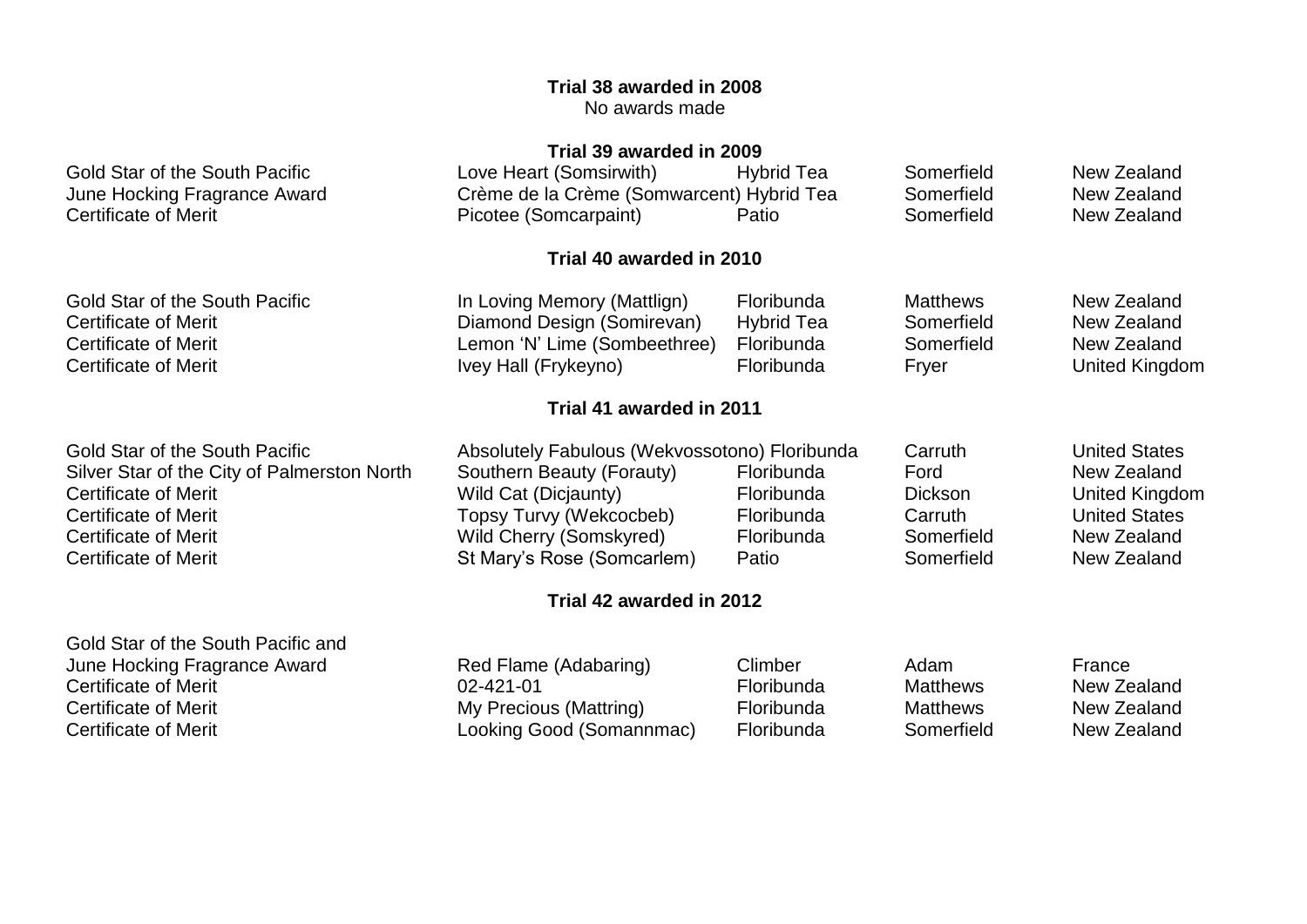# **Trial 43 awarded in 2013**

| Gold Star of the South Pacific<br><b>Nola Simpson Novelty Award</b><br><b>Certificate of Merit</b><br><b>Certificate of Merit</b><br><b>WFRS Peoples Choice Award</b> | Kentrooper<br>Bright as a Button (Chewsumsigns) Floribunda<br>Scott Base (Somfrilla)<br>Feeling Better (Somtopteen)<br>Green with Envy (Sompounamu) Floribunda | Shrub<br>Floribunda<br>Hybrid Tea/Fl                                      | Kenny<br>Warner<br>Somerfield<br>Somerfield<br>Somerfield                   | Ireland<br><b>United Kingdom</b><br>New Zealand<br>New Zealand<br>New Zealand.    |
|-----------------------------------------------------------------------------------------------------------------------------------------------------------------------|----------------------------------------------------------------------------------------------------------------------------------------------------------------|---------------------------------------------------------------------------|-----------------------------------------------------------------------------|-----------------------------------------------------------------------------------|
|                                                                                                                                                                       | Trial 44 awarded in 2014                                                                                                                                       |                                                                           |                                                                             |                                                                                   |
| <b>Gold Star of the South Pacific</b><br><b>Certificate of Merit</b><br><b>Certificate of Merit</b><br><b>Certificate of Merit</b>                                    | Christchurch Remembers (Somcrimart) Floribunda<br>Christophe (Dicjovial)<br>Eye Candy (Somshabar)<br>Hot Topic (Somartmina)                                    | Floribunda<br>Floribunda<br>Floribunda                                    | Somerfield<br><b>Dickson</b><br>Somerfield<br>Somerfield                    | New Zealand<br><b>United Kingdom</b><br>New Zealand<br>New Zealand                |
|                                                                                                                                                                       | Trial 45 awarded in 2015                                                                                                                                       |                                                                           |                                                                             |                                                                                   |
| <b>Gold Star of the South Pacific</b><br><b>Certificate of Merit</b><br><b>Certificate of Merit</b><br><b>Certificate of Merit</b><br><b>Certificate of Merit</b>     | Fireball (Somstrike)<br>Platinum (Mattmilano)<br>Shangri-La (Somromart)<br><b>Jack Frost (Somicecart)</b><br>Skychaser (Diclingo)                              | Floribunda<br><b>Hybrid Tea</b><br>Floribunda<br>Floribunda<br>Floribunda | Somerfield<br><b>Matthews</b><br>Somerfield<br>Somerfield<br><b>Dickson</b> | New Zealand<br>New Zealand<br>New Zealand<br>New Zealand<br><b>United Kingdom</b> |
|                                                                                                                                                                       | Trial 46 Awarded in 2016                                                                                                                                       |                                                                           |                                                                             |                                                                                   |
| Gold Star of the South Pacific and<br><b>WFRS People's Choice Award</b><br>Nola Simpson Novelty Award<br><b>Certificate of Merit</b><br><b>Certificate of Merit</b>   | Quintessential (Somhearteen)<br>Eye of the Tiger (Chewbullseye)<br>Kiss the Bride (Mattliandup)<br>Purple Pizzazz (Somcarfume)                                 | Floribunda<br>Floribunda<br>Floribunda<br>Patio                           | Somerfield<br>Warner<br><b>Matthews</b><br>Somerfield                       | New Zealand<br><b>United Kingdom</b><br>New Zealand<br>New Zealand                |
|                                                                                                                                                                       | Trial 47 Awarded in 2017                                                                                                                                       |                                                                           |                                                                             |                                                                                   |
| <b>Gold Star of the South Pacific</b><br><b>Certificate of Merit</b><br><b>Certificate of Merit</b><br><b>Certificate of Merit</b>                                    | Love Bug (Somartlo)<br>Nightlight (Somserenteen)<br>Tabasco (Sombousel)<br>Strawberry Blonde (Somnanmar) Floribunda                                            | Floribunda<br><b>Hybrid Tea</b><br><b>Hybrid Tea</b>                      | Somerfield<br>Somerfield<br>Somerfield<br>Somerfield                        | New Zealand<br>New Zealand<br>New Zealand<br>New Zealand                          |